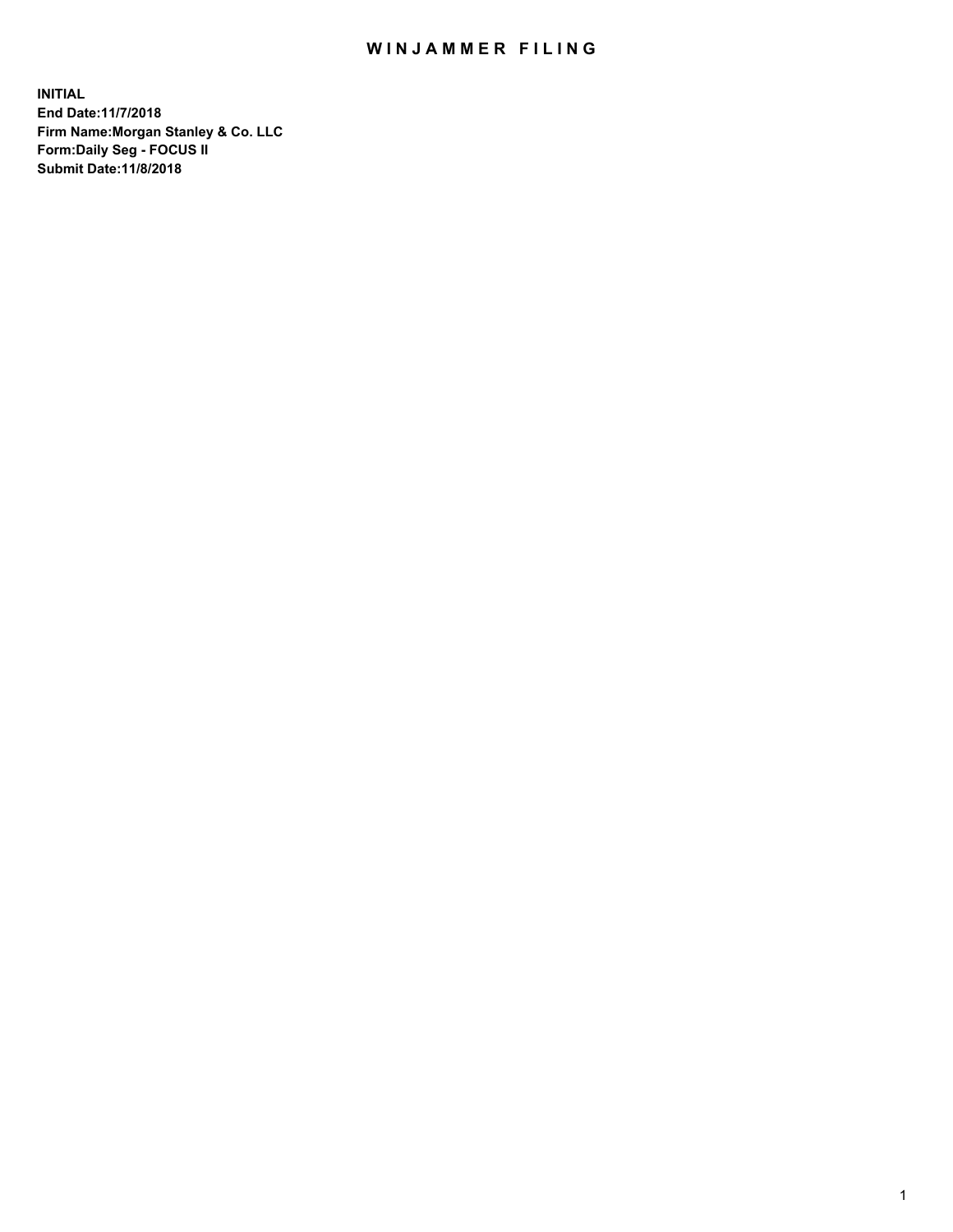**INITIAL End Date:11/7/2018 Firm Name:Morgan Stanley & Co. LLC Form:Daily Seg - FOCUS II Submit Date:11/8/2018 Daily Segregation - Cover Page**

| Name of Company                                                                                                                                                                                                                                                                                                                | Morgan Stanley & Co. LLC                               |
|--------------------------------------------------------------------------------------------------------------------------------------------------------------------------------------------------------------------------------------------------------------------------------------------------------------------------------|--------------------------------------------------------|
| <b>Contact Name</b>                                                                                                                                                                                                                                                                                                            | <b>Ikram Shah</b>                                      |
| <b>Contact Phone Number</b>                                                                                                                                                                                                                                                                                                    | 212-276-0963                                           |
| <b>Contact Email Address</b>                                                                                                                                                                                                                                                                                                   | lkram.shah@morganstanley.com                           |
| FCM's Customer Segregated Funds Residual Interest Target (choose one):<br>a. Minimum dollar amount: ; or<br>b. Minimum percentage of customer segregated funds required:% ; or<br>c. Dollar amount range between: and; or<br>d. Percentage range of customer segregated funds required between:% and%.                         | 280,000,000<br><u>0</u><br><u>0 0</u><br>0 Q           |
| FCM's Customer Secured Amount Funds Residual Interest Target (choose one):<br>a. Minimum dollar amount: ; or<br>b. Minimum percentage of customer secured funds required:%; or<br>c. Dollar amount range between: and; or<br>d. Percentage range of customer secured funds required between:% and%.                            | 140,000,000<br><u>0</u><br><u>00</u><br>0 <sub>0</sub> |
| FCM's Cleared Swaps Customer Collateral Residual Interest Target (choose one):<br>a. Minimum dollar amount: ; or<br>b. Minimum percentage of cleared swaps customer collateral required:% ; or<br>c. Dollar amount range between: and; or<br>d. Percentage range of cleared swaps customer collateral required between:% and%. | 92,000,000<br><u>0</u><br><u>00</u><br>0 <sup>0</sup>  |

Attach supporting documents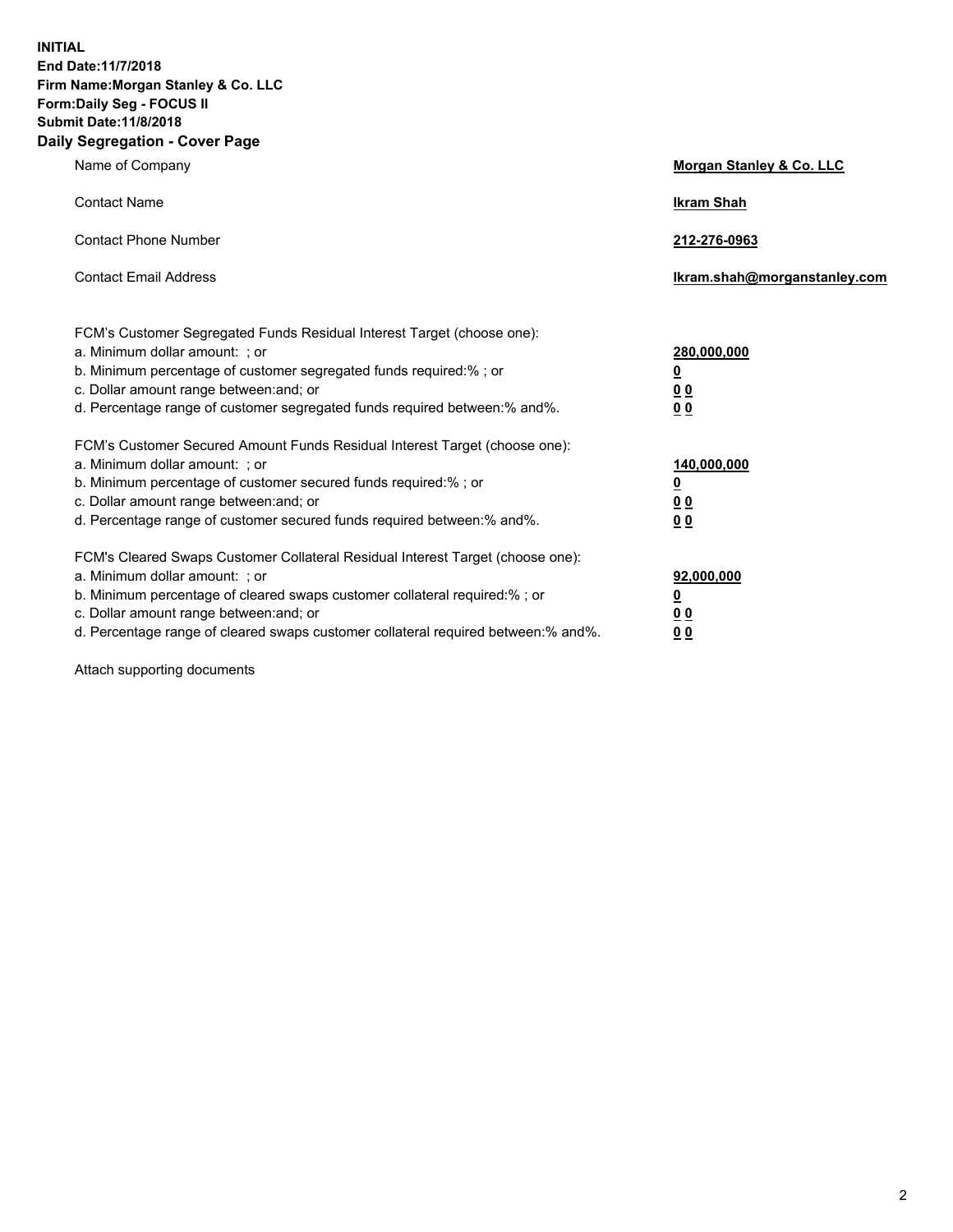## **INITIAL End Date:11/7/2018 Firm Name:Morgan Stanley & Co. LLC Form:Daily Seg - FOCUS II Submit Date:11/8/2018**

**Daily Segregation - Secured Amounts** Foreign Futures and Foreign Options Secured Amounts Amount required to be set aside pursuant to law, rule or regulation of a foreign government or a rule of a self-regulatory organization authorized thereunder 1. Net ledger balance - Foreign Futures and Foreign Option Trading - All Customers A. Cash **3,496,493,392** [7315] B. Securities (at market) **2,317,310,979** [7317] 2. Net unrealized profit (loss) in open futures contracts traded on a foreign board of trade **-688,681,609** [7325] 3. Exchange traded options a. Market value of open option contracts purchased on a foreign board of trade **32,771,744** [7335] b. Market value of open contracts granted (sold) on a foreign board of trade **-29,453,983** [7337] 4. Net equity (deficit) (add lines 1. 2. and 3.) **5,128,440,523** [7345] 5. Account liquidating to a deficit and account with a debit balances - gross amount **148,182,919** [7351] Less: amount offset by customer owned securities **-147,514,295** [7352] **668,624** [7354] 6. Amount required to be set aside as the secured amount - Net Liquidating Equity Method (add lines 4 and 5) 7. Greater of amount required to be set aside pursuant to foreign jurisdiction (above) or line 6. FUNDS DEPOSITED IN SEPARATE REGULATION 30.7 ACCOUNTS 1. Cash in banks A. Banks located in the United States **488,920,952** [7500] B. Other banks qualified under Regulation 30.7 **836,465,989** [7520] **1,325,386,941** 2. Securities A. In safekeeping with banks located in the United States **175,799,388** [7540] B. In safekeeping with other banks qualified under Regulation 30.7 **0** [7560] **175,799,388** [7570] 3. Equities with registered futures commission merchants A. Cash **7,010,958** [7580] B. Securities **0** [7590] C. Unrealized gain (loss) on open futures contracts **-66,348** [7600] D. Value of long option contracts **0** [7610]

- E. Value of short option contracts **0** [7615] **6,944,610** [7620]
- 4. Amounts held by clearing organizations of foreign boards of trade

## A. Cash **0** [7640]

- B. Securities **0** [7650]
- C. Amount due to (from) clearing organization daily variation **0** [7660]
- D. Value of long option contracts **0** [7670]
- E. Value of short option contracts **0** [7675] **0** [7680]
- 5. Amounts held by members of foreign boards of trade
	-
	-
	- C. Unrealized gain (loss) on open futures contracts **-688,615,260** [7720]
	- D. Value of long option contracts **32,771,744** [7730]
	-
- 6. Amounts with other depositories designated by a foreign board of trade **0** [7760]
- 7. Segregated funds on hand **0** [7765]
- 8. Total funds in separate section 30.7 accounts **5,321,149,488** [7770]
- 9. Excess (deficiency) Set Aside for Secured Amount (subtract line 7 Secured Statement Page 1 from Line 8)
- 10. Management Target Amount for Excess funds in separate section 30.7 accounts **140,000,000** [7780]
- 11. Excess (deficiency) funds in separate 30.7 accounts over (under) Management Target **52,040,341** [7785]

**0** [7305]

**5,129,109,147** [7355]

## **5,129,109,147** [7360]

[7530]

 A. Cash **2,356,804,456** [7700] B. Securities **2,141,511,592** [7710] E. Value of short option contracts **-29,453,983** [7735] **3,813,018,549** [7740] **192,040,341** [7380]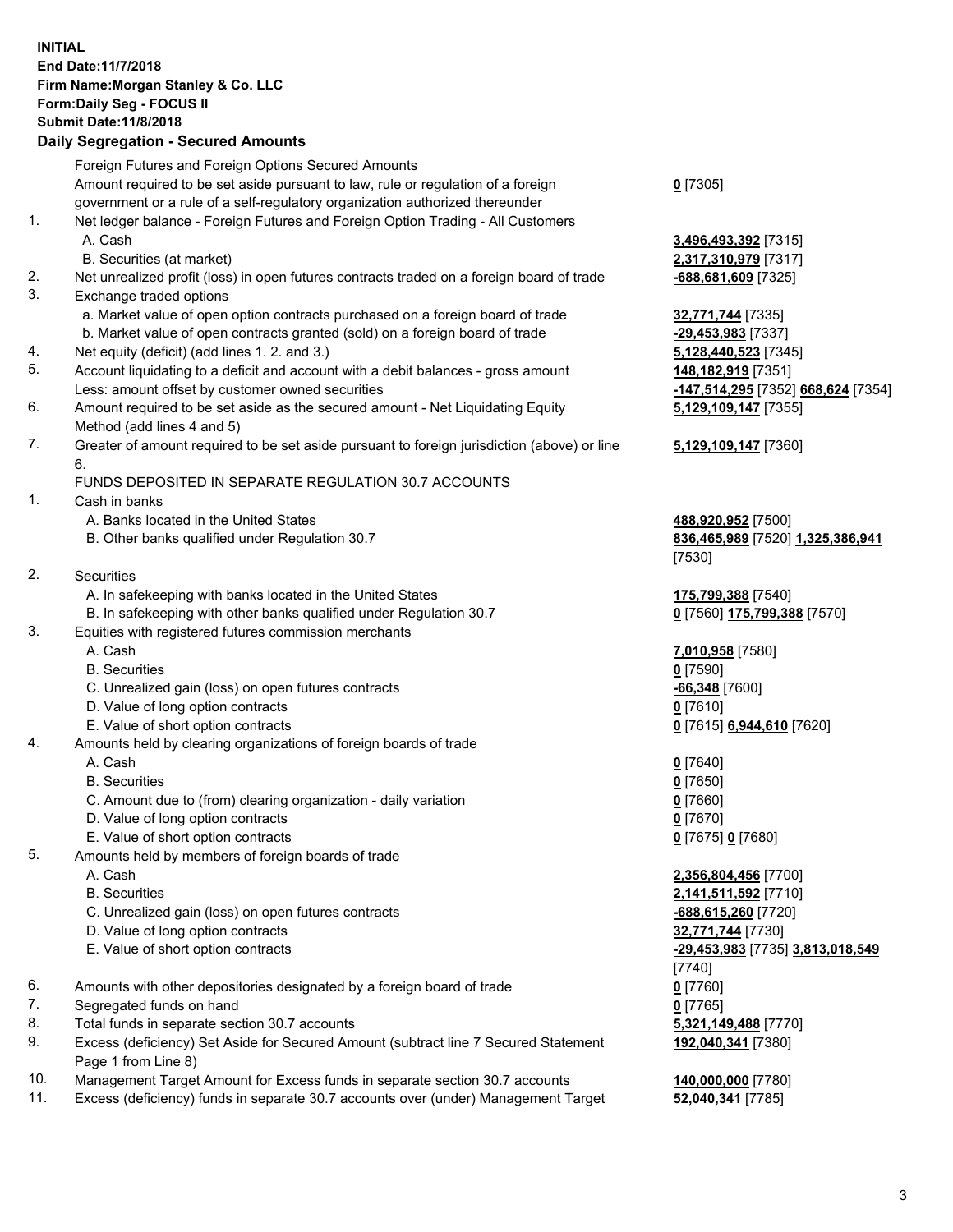**INITIAL End Date:11/7/2018 Firm Name:Morgan Stanley & Co. LLC Form:Daily Seg - FOCUS II Submit Date:11/8/2018 Daily Segregation - Segregation Statement** SEGREGATION REQUIREMENTS(Section 4d(2) of the CEAct) 1. Net ledger balance A. Cash **13,846,737,892** [7010] B. Securities (at market) **6,859,902,014** [7020] 2. Net unrealized profit (loss) in open futures contracts traded on a contract market **-2,581,580,589** [7030] 3. Exchange traded options A. Add market value of open option contracts purchased on a contract market **358,048,750** [7032] B. Deduct market value of open option contracts granted (sold) on a contract market **-508,563,475** [7033] 4. Net equity (deficit) (add lines 1, 2 and 3) **17,974,544,592** [7040] 5. Accounts liquidating to a deficit and accounts with debit balances - gross amount **821,037,866** [7045] Less: amount offset by customer securities **-812,343,135** [7047] **8,694,731** [7050] 6. Amount required to be segregated (add lines 4 and 5) **17,983,239,323** [7060] FUNDS IN SEGREGATED ACCOUNTS 7. Deposited in segregated funds bank accounts A. Cash **5,605,516,789** [7070] B. Securities representing investments of customers' funds (at market) **0** [7080] C. Securities held for particular customers or option customers in lieu of cash (at market) **576,945,050** [7090] 8. Margins on deposit with derivatives clearing organizations of contract markets A. Cash **5,876,373,921** [7100] B. Securities representing investments of customers' funds (at market) **0** [7110] C. Securities held for particular customers or option customers in lieu of cash (at market) **6,282,956,964** [7120] 9. Net settlement from (to) derivatives clearing organizations of contract markets **113,627,264** [7130] 10. Exchange traded options A. Value of open long option contracts **358,048,750** [7132] B. Value of open short option contracts **-508,563,475** [7133] 11. Net equities with other FCMs A. Net liquidating equity **7,845,037** [7140] B. Securities representing investments of customers' funds (at market) **0** [7160] C. Securities held for particular customers or option customers in lieu of cash (at market) **0** [7170] 12. Segregated funds on hand **0** [7150] 13. Total amount in segregation (add lines 7 through 12) **18,312,750,300** [7180] 14. Excess (deficiency) funds in segregation (subtract line 6 from line 13) **329,510,977** [7190]

- 15. Management Target Amount for Excess funds in segregation **280,000,000** [7194]
- 16. Excess (deficiency) funds in segregation over (under) Management Target Amount Excess

**49,510,977** [7198]